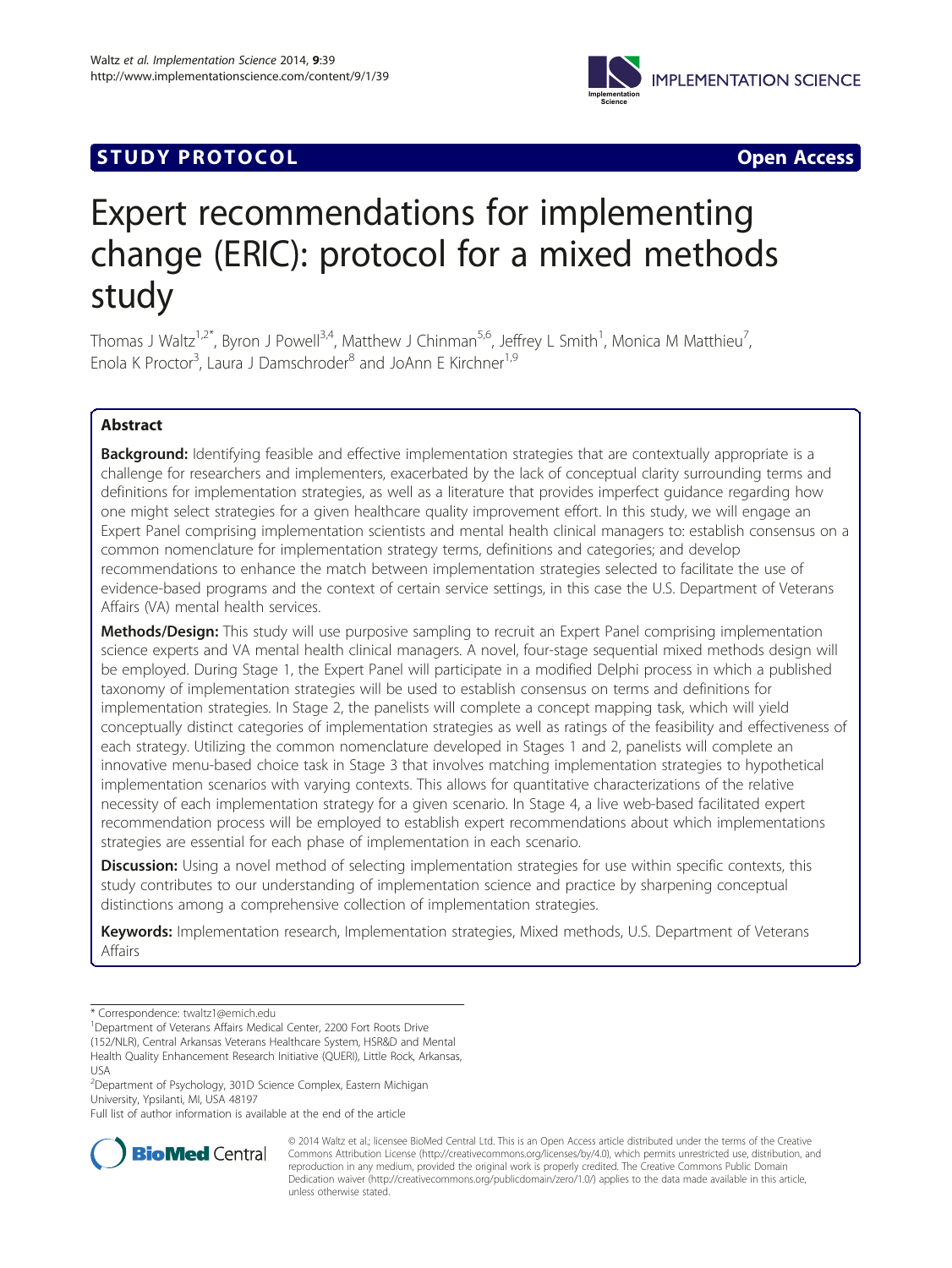# Background

Implementation research is a promising means of improving the quality of mental healthcare delivery, both by increasing our understanding of determinants of practice (i.e., barriers and facilitators) that can influence organizational, provider and patient behavior, and by building an evidence base for specific implementation strategies that can move evidence-based programs and practices (EBPPs) into routine care [\[1,2](#page-9-0)]. It has particular utility within contexts such as the U.S. Department of Veterans Affairs (VA), in which the use of EBPPs has been mandated via requirements set forth in the Uniform Mental Health Services Handbook [[3](#page-9-0)]. The VA's Quality Enhancement Research Initiative (QUERI) has outlined a number of steps for advancing implementation research within VA [\[4\]](#page-9-0). These steps include: selecting conditions associated with a high risk of disease, disability, and/or burden of illness; identifying evidence-based guidelines, recommendations, and best practices; measuring and diagnosing quality and performance gaps; implementing improvement programs; and evaluating improvement programs [[4](#page-9-0)]. The fourth step in this process, implementing improvement programs, requires identifying, developing, or adapting implementation strategies and deploying them to improve the quality of care delivery [\[4\]](#page-9-0). Yet, identifying implementation strategies that are feasible and effective to get a given practice change into wide use in clinical settings with varying contexts remains a challenge for researchers and implementers within VA and beyond. The Expert Recommendations for Implementing Change (ERIC) process was developed to address two major limitations of the published literature: lack of conceptual clarity with regard to implementation strategies and insufficient guidance about how to select appropriate strategies for implementing a particular EBPP in a particular context.

#### Lack of conceptual clarity for implementation strategies

The lack of clarity in terminology and definitions in the implementation literature has been well-documented [[5-8](#page-9-0)]. Frequently, terms and definitions for implementation strategies are inconsistently applied [[5,9\]](#page-9-0), and they are rarely defined or described in sufficient detail to be useful to implementation stakeholders [[6,10](#page-9-0)]. The inconsistent use of terms and definitions can involve homonymy (i.e., same term has multiple meanings), synonymy (i.e., different terms have the same, or overlapping meanings), and instability (i.e., these terms shift unpredictably over time) [\[10,11\]](#page-9-0). For example, Kauth *et al.* [\[12\]](#page-9-0) note that 'terms such as educator, academic detailer, coach, mentor, opinion leader, and champion are often confused with facilitator', (italics in original) and are not differentiated from each other despite important conceptual distinctions. The inconsistency of implementation strategy terms and definitions complicates the acquisition and interpretation of research literature, precludes research synthesis (e.g., systematic reviews and meta-analyses), and limits capacity for scientific replication [[6,13](#page-9-0)]. The challenges associated with the inconsistent labeling of terms is compounded by the fact that implementation strategies are often not defined or are described in insufficient detail to allow researchers and other implementation stakeholders to replicate the strategies [[6\]](#page-9-0). Taken together, these deficiencies complicate the transfer of implementation science knowledge from researchers to clinical partners.

Efforts have been made to improve the conceptual clarity of implementation strategies. Taxonomies of implementation strategies e.g., [\[9,14,15](#page-9-0)] and behavior change techniques [[16](#page-9-0)] have been developed to encourage more consistent use of terms and definitions in the published literature. Additionally, several groups have advanced reporting guidelines and advocated for the improved reporting of implementation strategies [\[6,10,17,18](#page-9-0)]. Despite these important attempts to improve conceptual clarity, there remain several opportunities for improvement. For instance, existing taxonomies of implementation strategies have not been adapted to specific contexts, have not effectively incorporated the voice of practitioners, and have not been developed using rigorous mixed methods. The ERIC process will address these gaps. First, we will apply a published taxonomy of implementation strategies [[9\]](#page-9-0) to VA mental health service settings. Second, we will deliberately integrate the perspectives of experts in both implementation science and clinical practice to improve communication between researchers and 'real world' implementers and to increase the chances that a full range of strategy options is considered. Finally, we will establish consensus on implementation strategy terms and definitions and develop conceptually distinct categories of implementation strategies. Pursuing these opportunities for improvement will increase the rigor and relevance of implementation research and enable selection of appropriate, feasible and effective implementation strategies to get new EBPPs into routine clinical practice.

# Challenges associated with the selection of implementation strategies

Identifying and selecting implementation strategies for use in research and practice is a complex and challenging process. There are several reasons for this: the limited extent to which the empirical literature can be used to justify the selection of one strategy over another for a given implementation effort; challenges associated with considering dozens of potentially relevant strategies for a particular change initiative; the underutilization of theory in implementation research and practice; challenges associated with the characteristics of different EBPPs;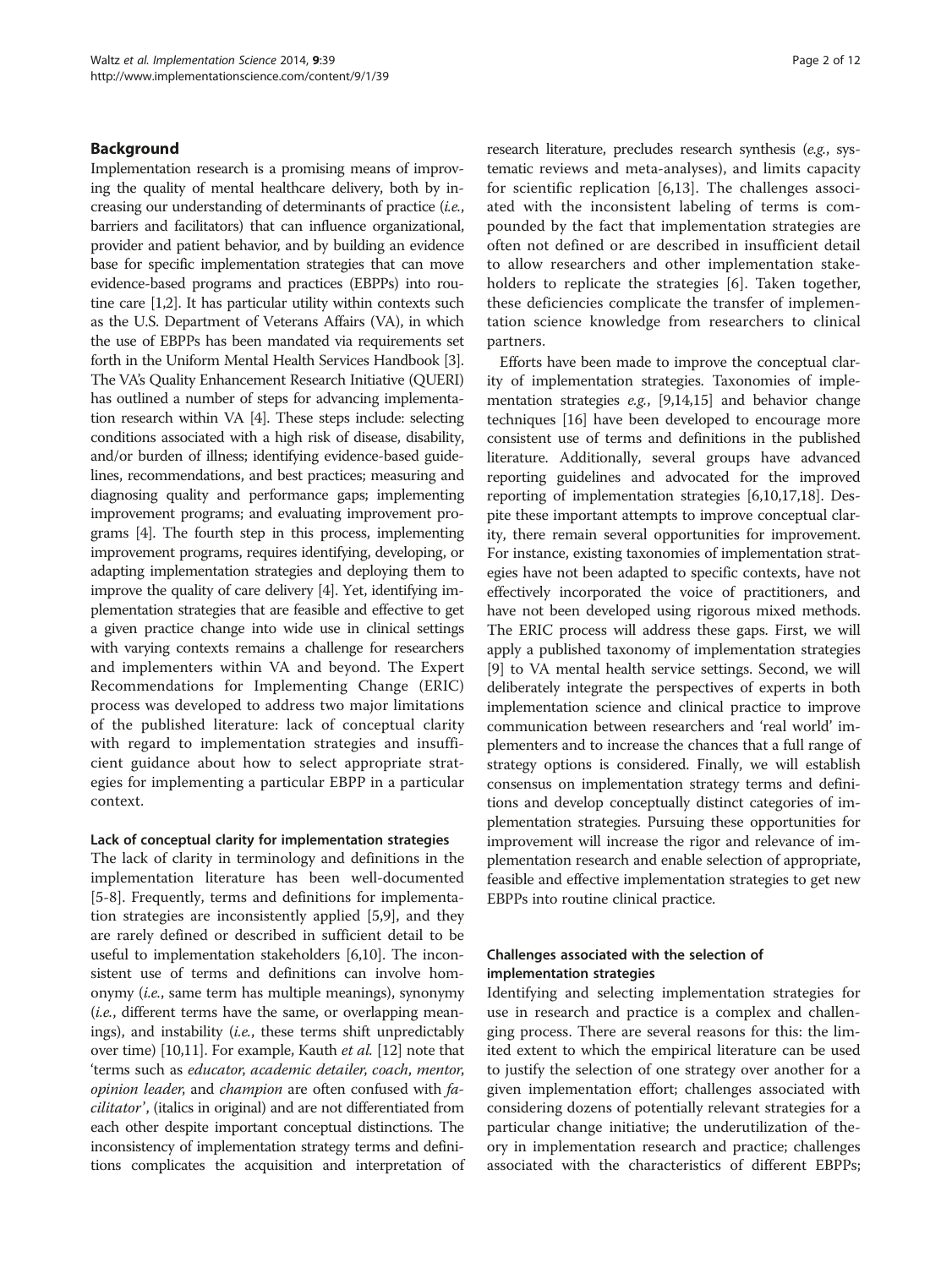and the wide array and complexity of contextual factors that strongly influence the success or failure of specific implementation strategies.

The evidence base for specific implementation strategies has advanced considerably [\[19,20\]](#page-10-0); however, it rarely provides adequate guidance regarding which strategies are likely to be effective in specific circumstances. This is particularly true in mental health and social service settings where the number of randomized controlled trials and head-to-head comparisons of implementation strategies pales in comparison to those conducted in other medical and health service settings [[21](#page-10-0)-[25\]](#page-10-0). In addition to the fact that it is well established that training clinicians to deliver complex psychosocial treatments (e.g., via training workshops) is insufficient in isolation [[26](#page-10-0)], evidence is lacking about the types of implementation strategies that are necessary to supplement training at the client, clinician, team, organizational, system, or policy levels. The dearth of economic evaluations in implementation research also makes it difficult to ascertain the costs and benefits of specific implementation strategies [[27,28\]](#page-10-0).

The empirical evidence for specific implementation strategies is difficult to summarize because of the large number of strategies listed in the literature and the lack of consistency of their defined features [[5](#page-9-0)]. A recent paper identified 68 discrete implementation strategies [[9\]](#page-9-0). This high number of strategies presents implementation researchers and clinical managers with the challenge of deciding which ones are relevant strategies to meet their particular implementation goals. Market researchers have developed an approach to address these complex types of decisions that involve a wide array of choices using 'choice menus.' Choice menus structure options in a way that allow decision-makers to consider a large range of choices in building their own products or solutions. As a result, mass customization of consumer products has expanded greatly over the last decade [[29\]](#page-10-0). Choice menus highlight a trade-off: more choices give decision-makers greater flexibility but simultaneously increase the complexity (i.e., cognitive burden) of making decisions [[30\]](#page-10-0). However, decision-makers with high levels of product expertise consider large choice menus less complex than do consumers with low levels of product expertise [\[31\]](#page-10-0). Likewise, choice menus can be used to structure large numbers of implementation strategies, particularly when used by decisionmakers with expertise in implementation. Given the level of content expertise implementation scientists and clinical managers bring to quality improvement initiatives, choice menus can be an effective tool for selecting among the dozens of potentially relevant implementation strategies for a particular change initiative.

In the absence of empirical evidence to guide the selection of strategies, one might turn to the considerable number of theories and conceptual models pertaining to implementation in order to guide the selection of strategies [\[32,33\]](#page-10-0). However, reviews of the published literature have found that theories and models have been drastically underutilized [[23,34,35\]](#page-10-0). This limits our ability to understand the mechanisms by which implementation strategies exert their effects, and ultimately, how, why, where, when and for whom implementation strategies are effective. The underutilization of theory may also be indicative of limitations of the theories and models themselves [\[36,37\]](#page-10-0), and signal the need to develop more pragmatic tools that can guide the selection of implementation strategies in practice settings.

The characteristics of the EBPPs themselves present another challenge to the selection of implementation strategies [\[32,38,39\]](#page-10-0). Different types of EBPPs often require unique implementation strategies to ensure their implementation and sustainment [\[40,41\]](#page-10-0).

Finally, contextual variation often has immense implications for the selection of implementation strategies [[42](#page-10-0)]. For instance, settings are likely to vary substantially with regard to patient characteristics [[43,44](#page-10-0)]; provider-level factors such as attitudes toward EBPPs [[45\]](#page-10-0); organizationallevel characteristics such as culture and climate [[46](#page-10-0)], implementation climate [[47](#page-10-0)], organizational readiness for change [[48](#page-10-0)], leadership [\[49,50\]](#page-10-0), capacity for sustainability [[51](#page-10-0),[52](#page-10-0)], and structural characteristics of the organization [[53](#page-10-0)]; and systems-level characteristics such as policies and funding structures that are facilitative of the EBPP [\[54\]](#page-10-0). It is likely that implementation strategies will need to be tailored to address the specific barriers and leverage existing facilitators in different service settings [[2,](#page-9-0)[55,56](#page-10-0)].

Given the complexity of choosing implementation strategies and the absence of empirical data that can guide such a selection, there is a need for, first, methods that can improve the process of selecting implementation strategies; and second, recommendations for the types of strategies that might be effective within specific settings given variation with regard to both context and the EBPPs being introduced. This study will address both needs through the use of an innovative method for selecting implementation strategies, and advancing recommendations for the types of strategies that can be used to implement three different EBPPs within VA mental health service settings.

#### Study aims

This mixed methods study will address the aforementioned gaps related to conceptual clarity and selection of implementation strategies through the following aims:

#### Aim 1

To establish consensus on a common nomenclature for implementation strategy terms, definitions and categories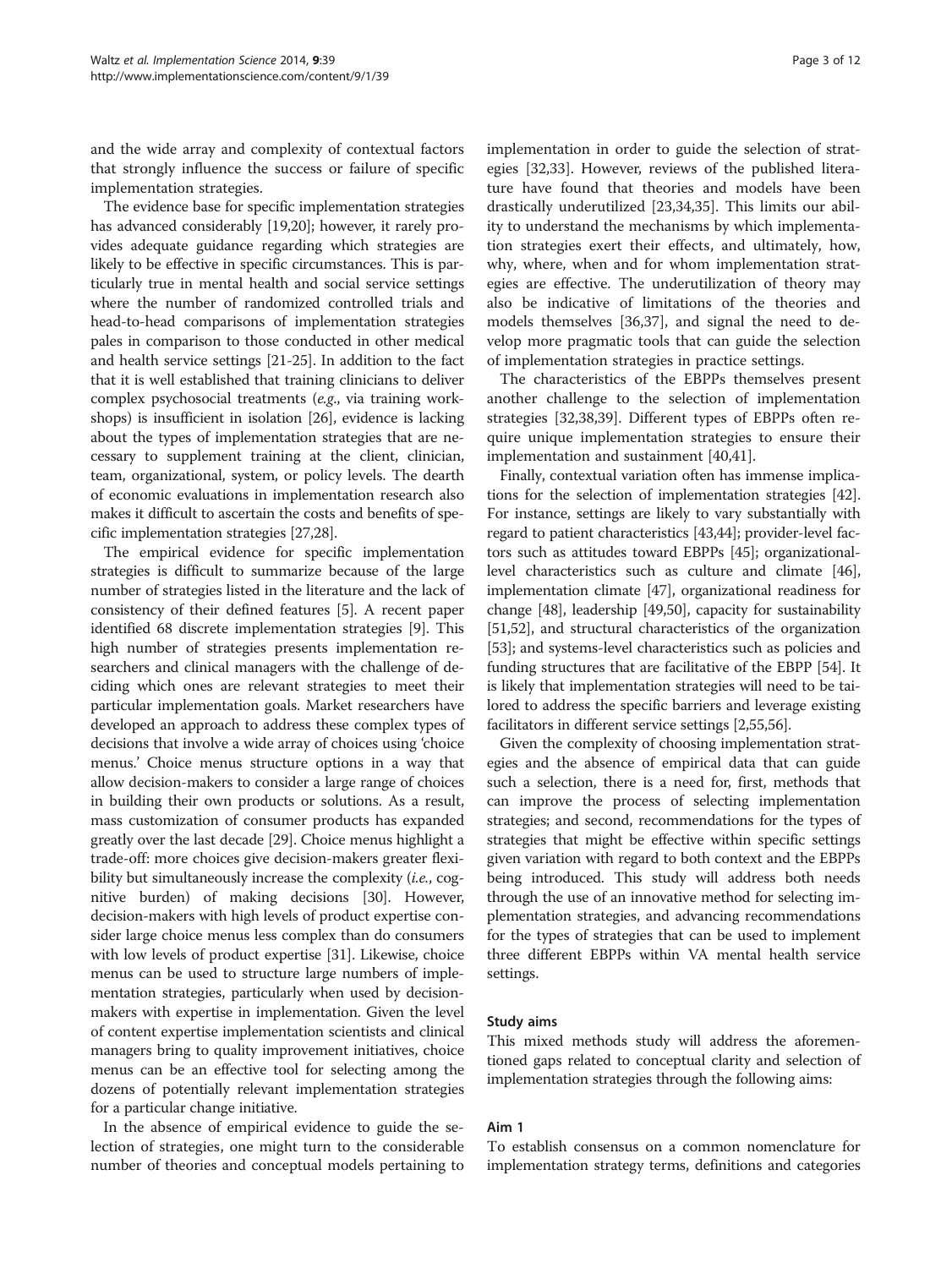<span id="page-3-0"></span>that can be used to guide implementation research and practice in mental health service settings.

#### Aim 2

To develop a set of recommendations that specifies implementation strategies likely to be effective in integrating EBBPs into VA mental health service settings.

# Methods/Design

# **Overview**

The ERIC process involves a four-stage sequential mixed methods design (qualitative  $\rightarrow$  QUANTITATIVE) [\[57](#page-10-0)]. Stages 1 and 2 are used to establish expert consensus on a common nomenclature for implementation science (Aim 1). Stages 3 and 4 build upon the earlier stages and are used to develop expert recommendations regarding how to best match discrete implementation strategies to high priority implementation scenarios in mental health (Aim 2). Table 1 provides an overview of the study's aims and stages. Qualitative methods are used to develop expert recommendations, and quantitative methods are used to guide the recommendations by obtaining ratings of implementation strategies (alone and as applied to example implementation scenarios), providing structured feedback to the expert panel, and characterizing the consensus process.

#### Study participants

Purposive sampling will be used to recruit an Expert Panel composed of implementation science experts and VA mental health clinical managers to participate in each of the four stages. The Expert Panel will be recruited using a snowball reputation-based sampling procedure in which an initial list of implementation science experts will be generated by members of the study team. The study team will target members of several different groups based on their substantial expertise in implementation research. These groups include: the editorial board for the journal 'Implementation Science,' implementation research coordinators (IRCs) for VA QUERIs [[4\]](#page-9-0), and faculty and fellows from the Implementation Research Institute [\[58\]](#page-10-0). Nominees will be encouraged to identify peers with implementation science expertise as well as clinical management expertise related to implementing EBBPs [[59](#page-10-0)]. The groups identified to seed the snowball sampling method will be intentionally diverse to ensure adequate recruitment of VA and non-VA implementation experts. This approach to recruit a

Table 1 Overview of the four stages of the ERIC process

|       | Stage                               | Input                                                                   | Task                                                                                                     | Output                                                                                            |  |  |
|-------|-------------------------------------|-------------------------------------------------------------------------|----------------------------------------------------------------------------------------------------------|---------------------------------------------------------------------------------------------------|--|--|
| Aim 1 | Stage 1                             | Refined compilation of discrete                                         | Modified Delphi, 2 feedback                                                                              | ·Expert consensus on key concepts                                                                 |  |  |
|       | Modified<br>Delphi                  | implementation strategies                                               | rounds and consensus meeting                                                                             | (definitions & ratings)                                                                           |  |  |
|       | Stage 2                             | Post-consensus compilation of<br>discrete implementation<br>strategies  | Sort the strategies in to subcategories;<br>rate each strategy in terms of<br>importance and feasibility | Weighted and unweighted<br>cluster maps                                                           |  |  |
|       | Concept<br>Mapping                  |                                                                         |                                                                                                          | ·Ladder maps                                                                                      |  |  |
|       |                                     |                                                                         |                                                                                                          | Go-zone graphs                                                                                    |  |  |
|       |                                     |                                                                         |                                                                                                          | Importance and feasibility ratings<br>for each strategy                                           |  |  |
| Aim 2 | Stage 3                             | ·Discrete implementation<br>strategies                                  | Essential ratings are obtained for<br>each strategy for three temporal<br>frames given each scenario     | For each practice change:                                                                         |  |  |
|       | Menu-Based<br>Choice                | ·Practice change narrative                                              |                                                                                                          | .Relative Essentialness Estimates for<br>each strategy given each scenario                        |  |  |
|       |                                     | •Narratives of contextual<br>variations of practice<br>change scenarios |                                                                                                          | •A rank list of the most common strategy<br>recommendation combinations                           |  |  |
|       |                                     |                                                                         |                                                                                                          | -A summary of strategies that may serve as<br>compliments and substitutes for each other          |  |  |
|       | Stage 4                             | •Menu-Based Choice data<br>summaries for each scenario                  | Facilitated discussion:<br>live polling of consensus<br>reached during discussion                        | For each practice change:                                                                         |  |  |
|       | Facilitated<br>Consensus<br>Meeting | Importance and feasibility ratings<br>from the concept mapping task     |                                                                                                          | ·Expert consensus regarding which<br>discrete implementation strategies<br>are of high importance |  |  |
|       |                                     |                                                                         |                                                                                                          | •Context specific recommendations                                                                 |  |  |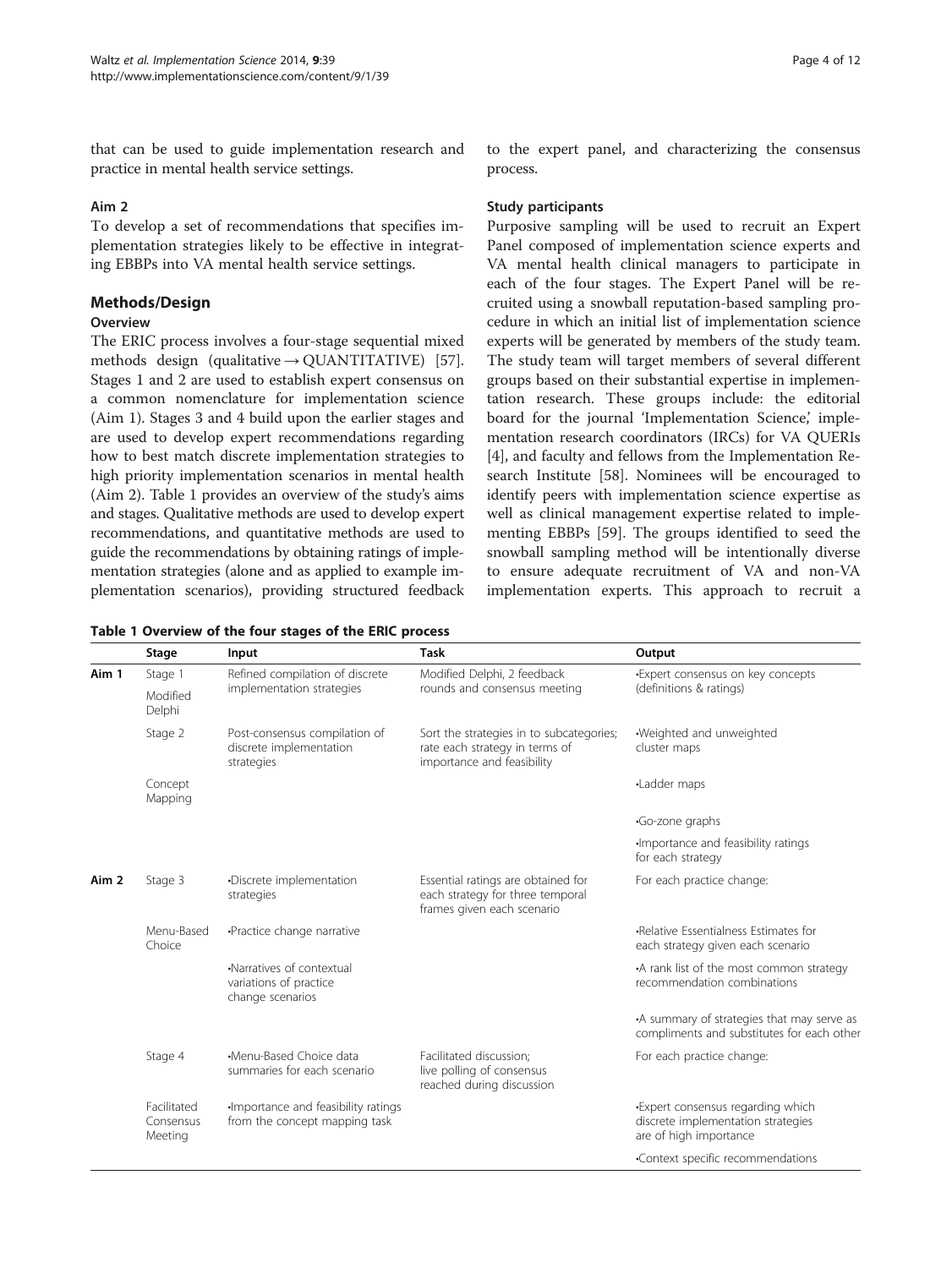purposive sample is consistent with the qualitative methods employed in the study design [[60\]](#page-10-0).

Recruitment will target 25% to 50% clinical manager representation to ensure that recommendations in Aim 2 reflect the expertise of both scientists and clinical managers. The minimum total enrollment target for the Expert Panel is 20. There are only marginal increases in the reliability of expert consensus methods after sampling crosses the threshold of 12 participants [\[61](#page-10-0)], and a minimum enrollment of 20 should ensure adequate saturation in qualitative analyses for the expert consensus and recommendation meetings in Stages 1 and 4 [\[62](#page-10-0)]. Implications of this sample size target for Stages 2 and 3 will be discussed as their respective methods are presented. Only individuals residing in the four primary time zones of North America (i.e., Eastern through Pacific) will be recruited to minimize scheduling conflicts for the live webinar portions of the study.

#### Stage 1: modified Delphi process

Stage 1 involves a three-round modified Delphi process [[63\]](#page-10-0). The first two rounds involve surveys delivered through an online survey platform. Panelists will have two weeks to complete each of the online surveys. The Powell et al. [[9\]](#page-9-0) compilation of 68 implementation strategies will be the foundation for the Round 1 survey. Grounding the initial Delphi round in concepts derived from the literature is more efficient for panels composed of experts who are familiar with the key concepts versus using multiple Delphi rounds for the panelists to generate the key concepts on their own [\[64\]](#page-10-0).

Section 1 of the Round 1 survey will present each implementation strategy accompanied by its definition [\[9](#page-9-0)], a synonym response box, and an open comments response box. Panelists will be presented with the following instructions:

The table below lists a number of discrete implementation strategies along with their definitions. For the purposes of this exercise, discrete implementation strategies are defined as single actions or processes that may be used to support implementation of a given evidence-based practice or clinical innovation. The discrete implementation strategies listed below were taken from Powell *et al.* [\[9](#page-9-0)].

Before reviewing these terms, take a moment and think of all the implementation projects with which you are most familiar. Taking all of these experiences into consideration, please review the list of discrete implementation strategies below.

If a listed strategy is very similar to other strategies (by a different name) with which you are familiar, please enter the names of the similar strategy(ies) in the "synonyms" text box. If you have any additional thoughts or concerns regarding the definition provided for a given implementation strategy (e.g., specificity, breadth, or deviation from a familiar source), please type those comments into the "Comments" text box.

Section 2 of the Round 1 survey will provide panelists with the opportunity to propose additional strategies that were not included in Powell et al. [\[9](#page-9-0)]. The instructions for this section are as follows:

Again considering all of your experiences with implementation initiatives, and considering the list of discrete implementation strategies above from Powell, et al. [\[9](#page-9-0)], can you think of any additional strategies that were not included in the list? If so, please provide the name of the strategy below and provide a definition (with reference citation) for the strategy. If you feel the list of terms in Section 1 was adequately comprehensive, you can leave this section blank.

In Round 2 of the Delphi process, the panelists will be presented with another survey with the implementation strategy terms and definitions from Round 1 as well as a summary of the panelists' comments and additional strategies. This will include a quantitative characterization where possible (e.g., 72% of panelists made no comment). Several methods will be used to provide participants with greater structure for their responses in Round 2. First, the core definition from Powell et al. [\[9\]](#page-9-0) will be separated from its accompanying ancillary material, allowing for the feedback from the first round to be summarized in terms of concerns with the core definition, alternative definitions, and concerns or addendum to the ancillary materials for the strategy. Second, the strategy terms in Round 2 will be grouped by the types of feedback received in Round 1 (e.g., strategies where alternate definitions are proposed, strategies where comments only concerned modifications or addenda to ancillary material). Panelists' responses in Round 2 will be used to construct a final list of strategies and definitions for the consensus meeting in Round 3. Terms and definitions for which there are neither alternative definitions proposed nor concerns raised regarding the core definition will be considered 'acceptable' to the expert panel and will not be included in Round 3 voting. A full description of the instructions provided in Round 2 is provided in Additional file [1.](#page-9-0)

In Delphi Round 3, members of the study team will lead the Expert Panel in a live polling and consensus process utilizing a web-based interactive discussion platform. Prior to the webinar, panelists will be emailed a voting guide describing the voting process (see Additional file [2\)](#page-9-0) and a ballot that will allow them to prepare their likely responses in advance (see Additional file [3](#page-9-0)). In Round 3,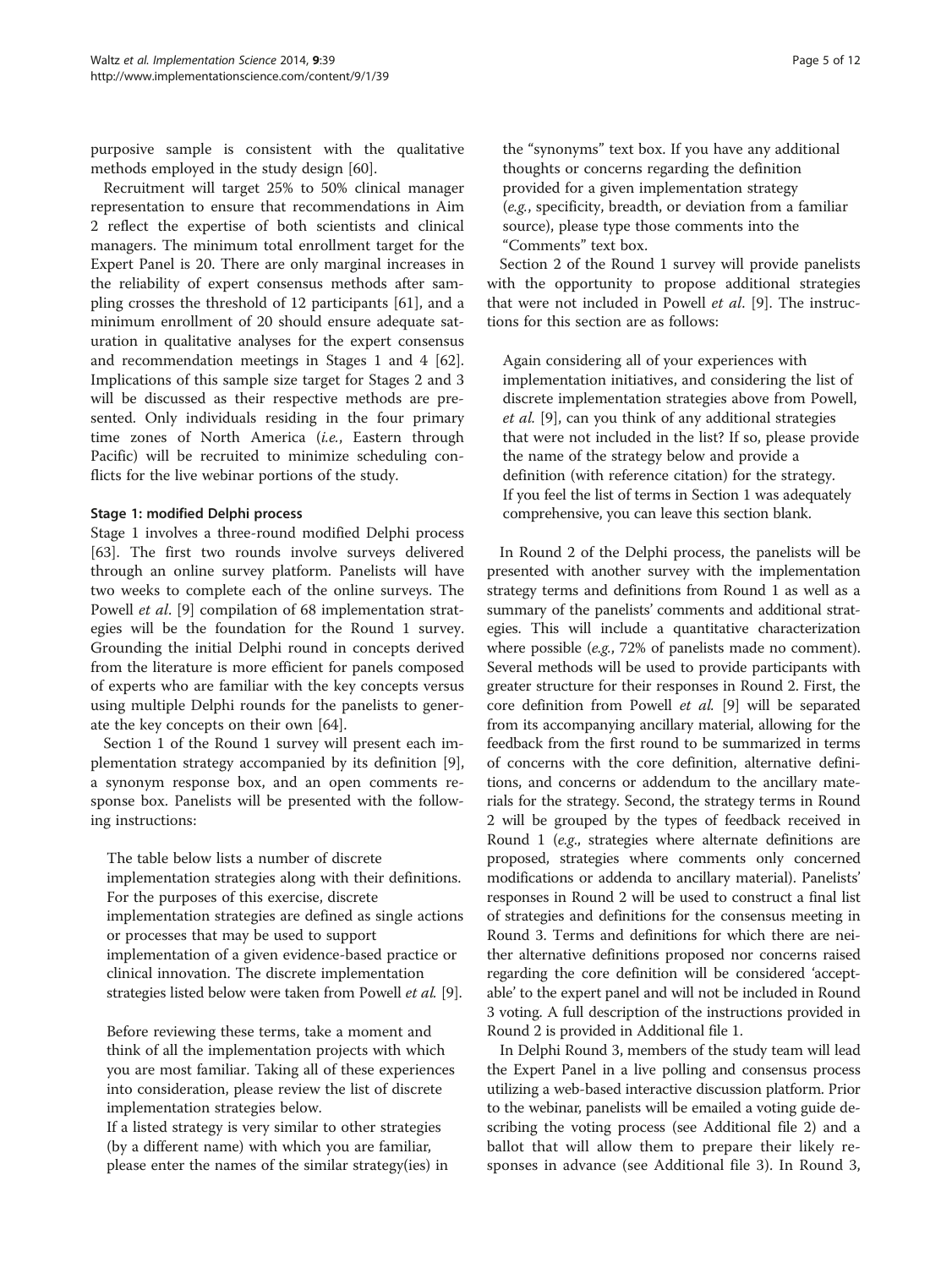each implementation strategy term where concerns are raised regarding the core definition will be presented along with alternative definitions proposed from earlier rounds. Terms involving only one alternative definition will be presented first, followed by those with multiple alternatives proposed, and finally, any new terms proposed by the panelists will be presented.

The Voting Guide (Additional file [2\)](#page-9-0) and the webinar introductory materials will provide an overview of the voting process (see Figure 1). The initial vote will be an 'approval vote,' where panelists can approve of as many definitions (original and alternative) as they wish. Approval voting is useful for efficiently identifying the most acceptable choice [[65\]](#page-10-0), and it also allows for the characterization of approval for the original definitions from Powell et al. [\[9](#page-9-0)] even when these definitions do not receive the highest rate of approval.

In the first round of voting, if one definition receives a supermajority of votes  $(\geq 60\%)$  and receives more votes



Figure 1 Overview of the voting process in the final round of the modified Delphi task. Note. In the third and final round of the modified-Delphi task, expert panelists will vote on all strategies where concerns were raised regarding the core definition in the first two online survey rounds. For each strategy, the original and proposed alternate definitions will be presented for an approval poll in which participants can vote to approve all definition alternatives that they find acceptable. In the first round of voting, if one definition receives a supermajority of votes (≥60%) and receives more votes than all others, that definition will be declared the winner and the poll will move to the next term. If there is no consensus, a five-minute discussion period is opened. When the discussion concludes, a run-off poll is conducted to determine the most acceptable definition alternative.

than all others, that definition will be declared the winner and the poll will move to the next term. Approval poll results will be presented to the panelists in real time. If there is no clear supermajority winner, then panelists will have the opportunity to discuss the definitions. Panelists will indicate whether they would like to talk using a virtual hand raise button in the webinar platform. When addressed by the webinar moderator, the participant will have up to one minute to make comments. Discussion will be limited to five minutes per strategy. This discussion duration was chosen for two reasons. First, Rounds 1 and 2 of the modified Delphi process provide participants with the opportunity for unlimited comments, and this feedback influences what is provided in Round 3. Second, the Round 3 webinar will be targeted to last about 60 minutes to improve panelist participation rate and minimize participant burden.

The second round of voting involves a 'runoff vote' in which participants will select only their top choice. If there are only two choice alternatives, then the definition receiving the most votes will be declared the winner. If there are three or more choices, two rounds of runoff voting will occur. The first runoff round will determine the top two definitions for the strategy, and the second runoff round will determine the winner. If a tie occurs between the original and alternative definition in the runoff round, the definition already published in the literature will be retained.

For strategies introduced by the expert panel in modified Delphi Rounds 1 and 2, the approval poll will include a 'reject' option for the proposed strategy. A supermajority (≥60%) of participants will be needed to reject a proposed strategy. Aside from the reject option, the same approval and runoff voting procedures will be followed as described above.

# Stage 2: Concept mapping

A practical challenge faced when asking experts to consider a large number of concepts while making recommendations is how to structure the presentation of the concepts to minimize the cognitive burden of an already complex task. One strategy to ease cognitive burden when making recommendations is to place strategies into categories to facilitate the consideration of strategies that are similar. The purpose of Stage 2 is to develop categorical clusters of strategies based on how the expert panelists view the relationships among the strategies.

To achieve this purpose, a concept mapping exercise will be used. Concept mapping is considered a substantially stronger methodological approach for characterizing how complex concepts are organized than less structured group consensus methods [\[66\]](#page-11-0). Concept mapping in this project will utilize the Concept Systems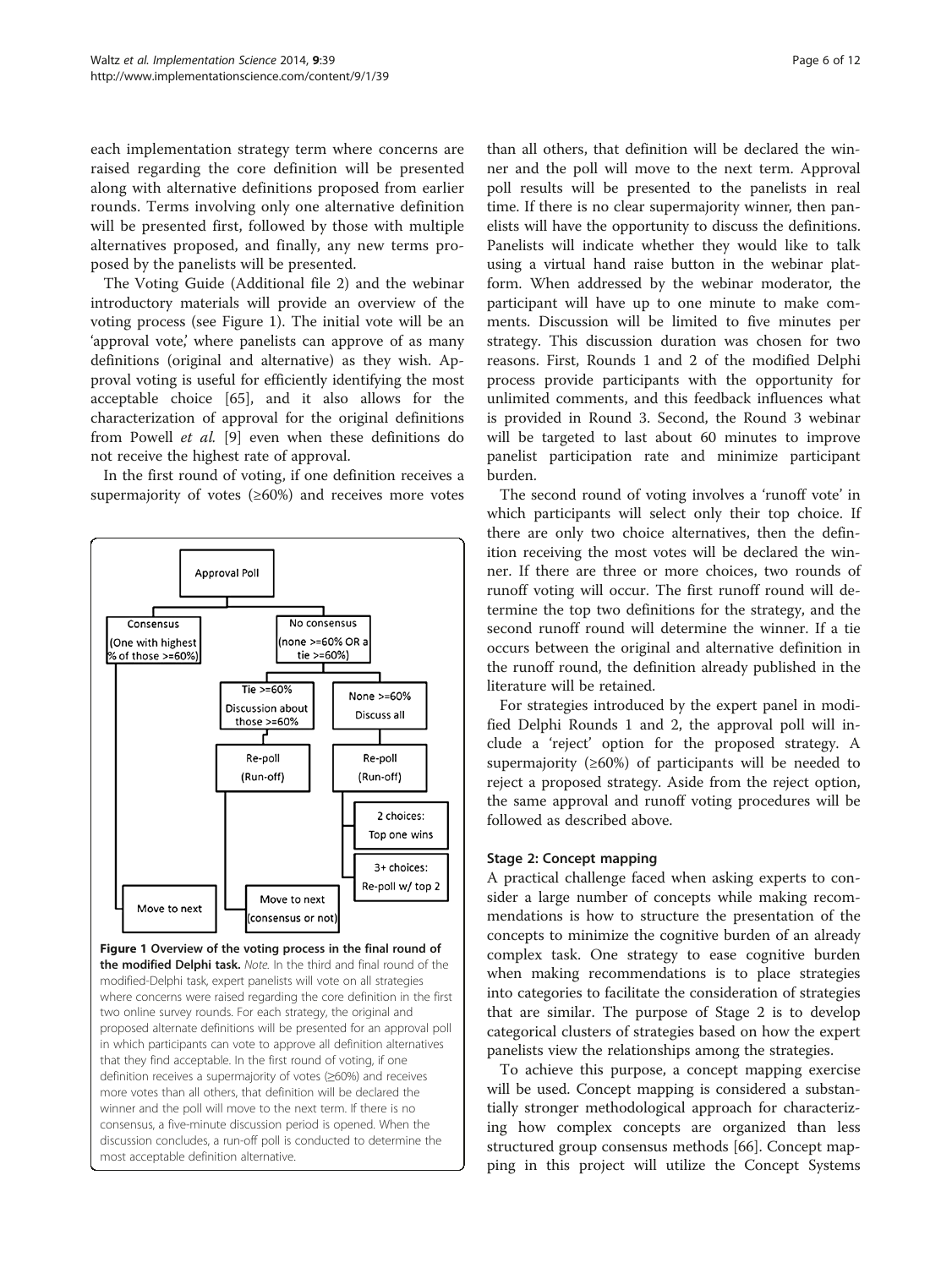Global MAX© web platform for participation and data analysis. Participants will first be asked to sort virtual cards of strategies into piles that make sense to them and provide names for the piles created using the webbased platform [\[67\]](#page-11-0). Then, panelists will rate each discrete implementation strategy in terms of its importance and feasibility [[68-70](#page-11-0)]. The instructions for the importance rating will be as follows:

Please select a number from 1 to 5 for each discrete implementation strategy to provide a rating in terms of how important you think it is. Keep in mind that we are looking for relative importance; use all the values in the rating scale to make distinctions. Use the following scale:  $1 =$  Relatively unimportant; 2 = Somewhat important; 3 = Moderately important;  $4 = \text{Very important}; 5 = \text{Extremely important}.$ 

Third, participants will provide a feasibility rating for each strategy. The instructions for the feasibility rating were as follows:

Please select a number from 1 to 5 for each discrete implementation strategy to provide a rating in terms of how feasible you think it is. Keep in mind that we are looking for relative feasibility; use all the values in the rating scale to make distinctions. Use the following scale:  $1 = Not$  at all feasible;  $2 = Somewhat$ feasible;  $3 =$  Moderately feasible;  $4 =$  Very feasible; 5 = Extremely feasible.

Prior to participating, panelists will be provided with an instruction sheet (Additional file [4](#page-9-0)) and the final compilation of the discrete implementation strategies and their core definitions from Stage 1.

The study's planned minimum enrollment of 20 is above the recommended sample size for concept mapping  $(≥15)$ [[71](#page-11-0)]. In this stage, multidimensional scaling and hierarchical cluster analysis will be used to characterize how implementation terms were clustered by panelists, providing the opportunity to quantitatively characterize the categories of terms developed by the panel in terms of how they were rated on key dimensions.

Final data analyses will include visual summaries of data including weighted and unweighted cluster maps, ladder graphs, and go-zone graphs, all specific tools from the web platform used for this analysis [\[66,68](#page-11-0)]. Cluster maps provide a visual representation of the relatedness of concepts, and weighted cluster maps are used to depict how concepts within a cluster were rated on key dimensions (e.g., importance). Ladder graphs provide a visual representation of the relationship between dimensions of a concept (e.g., importance and feasibility, importance and changeability). Go-zone graphs are

useful for illustrating the concepts that are most actionable (e.g., high importance and high feasibility) and which concepts are less actionable (low importance and low feasibility). Bridge values (i.e., quantitative characterizations of how closely individual concepts within a cluster are related) will also be reported. These summaries will be provided to the Expert Panel for consideration while participating in Stage 3 activities.

## Stage 3: menu-based choice tasks

Stage 3 involves Menu-Based Choice (MBC) tasks. MBC tasks are useful for providing a context rich structure for making decisions that involve multiple elements. This method emulates naturalistic choice conditions and allows respondents to 'build their own' products. To our knowledge, this is the first time an MBC task has been used in an expert recommendation process. We decided to utilize this method because of its transparency, structural characteristics that support decision-making involving a large number of choices, and the ability to quantitatively represent the recommendations. The latter component, described below, will support a more structured dialogue for the final meeting to develop recommendations in Stage 4.

In the MBC tasks, panelists will be presented with the discrete strategies refined in Stages 1 and 2, and they will build multi-strategy implementation approaches for each clinical practice change being implemented. Within each practice change, three scenarios will be presented that vary in terms of implementation relevant features of the organizational context (e.g., organizational culture, leadership, evaluation infrastructure) [\[44](#page-10-0)]. Project staff will construct the practice setting narratives using the following multi-stage process. First, a VA Mental Health QUERI advisory committee comprised of operations and clinical managers will be asked to identify high priority and emerging areas of practice change for VA mental health services (e.g., metabolic monitoring for patients taking antipsychotics, measurement-based care, psychotherapy practices). Second, project staff will construct narrative descriptions of specific practice changes (e.g., improving safety for patients taking antipsychotic medications, depression outcome monitoring in primary care mental health, prolonged exposure therapy for treating post-traumatic stress disorder). Third, project staff will construct narrative descriptions of implementation scenarios with varying organizational contexts. Fourth, practice setting narratives will be sent to clinical managers who will be asked to: rate how similar each setting narrative is to their own clinical setting; rate how similar each setting narrative is to other known clinical settings at the VA; and identify descriptors that would improve the narrative's match with their own or other known clinical settings at the VA. This feedback will be used to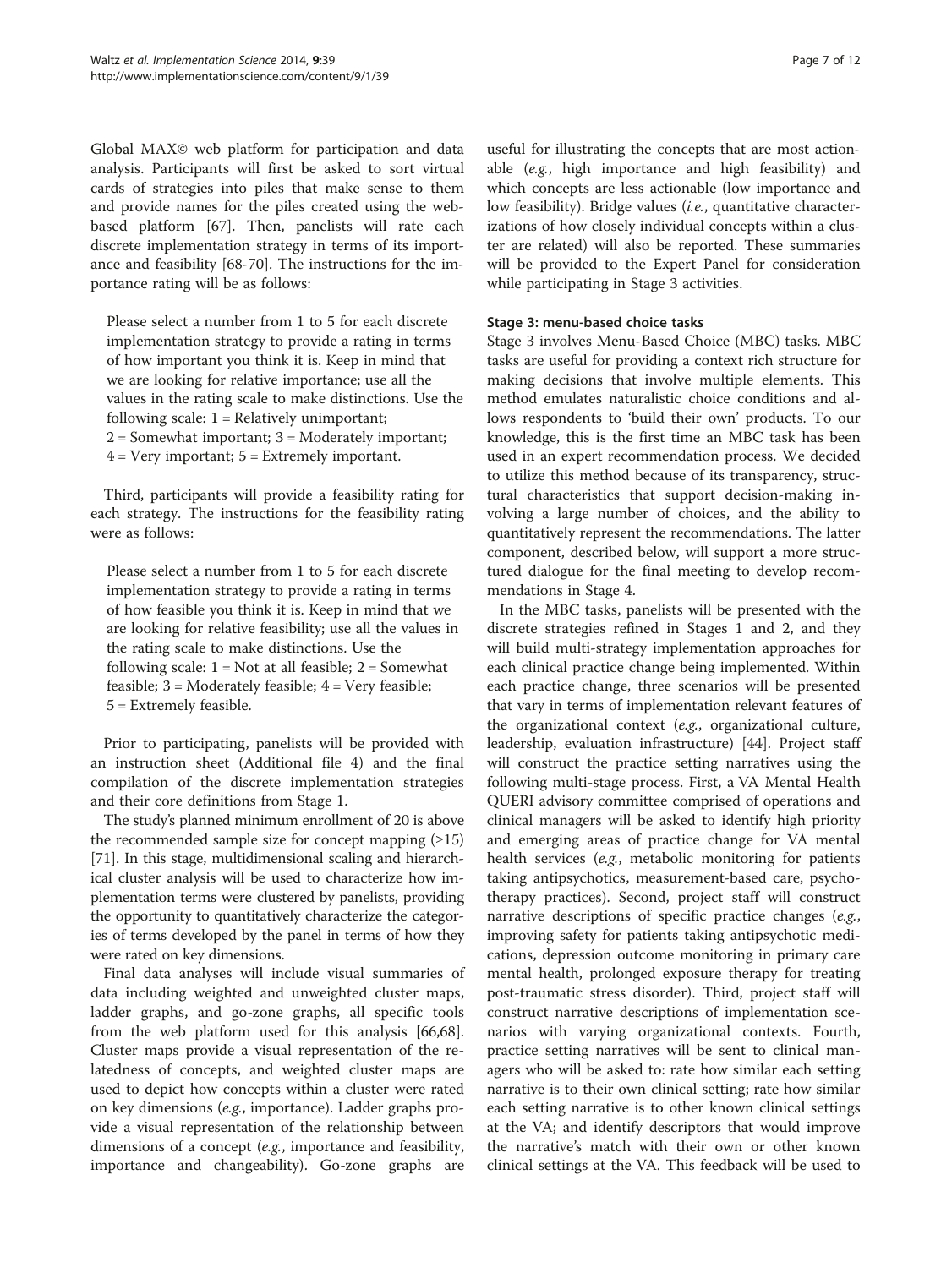refine the content of the MBC tasks before distribution to the expert panel.

In the MBC tasks, panelists will indicate how essential each discrete implementation strategy is to successfully implement the practice changes described in each narrative, taking care not to burden the care system with unnecessary implementation tasks. Essential ratings *(i.e.*, absolutely essential, most likely essential, most likely inessential, absolutely inessential) will be dichotomized as essential and inessential for primary analyses used for panelist feedback. Panelists will provide essential ratings separately for three temporal frames (i.e., pre-implementation, implementation, and sustainment) for each scenario. Strategies will be organized into clusters consistent with the categories identified in Stage 2 to help decrease the cognitive burden of this task [[72](#page-11-0)]. This information will be placed in structured spreadsheets that support participants in considering multiple implementation strategies simultaneously. This structure is

designed to improve participants' ability to consider each strategy recommendation in relation to similar strategies while being able to view whether their recommendations are consistent or change based on timing and contextual features of each scenario (see Figure 2).

Within each scenario of each practice change, a Relative Essentialness Estimate (REE) will be calculated for each discrete implementation strategy to characterize participant recommendations. REEs are based on aggregate zero-centered log-count analyses of the recommendation frequency data. This type of analysis provides a nonparametric characterization of the observed frequency of recommendations where a value of 1 represents the highest recommendation rate and 0 represents the lowest recommendation rate for the sample. This type of analysis will be used because it is appropriate for studies with 20 or more participants [\[73,74](#page-11-0)]. In Stage 4, REEs for each strategy will be presented to participants

| <b>FILE</b><br><b>HOME</b><br>PAGE LAYOUT<br><b>INSERT</b>                                                                                                        | <b>FORMULAS</b>                                                                           | DATA<br><b>REVIEW</b>      | <b>VIEW</b>                    | <b>DEVELOPER</b>         | <b>ACROBAT</b>                                     |                            |                                                                                                                                 |  | Tom Waltz |
|-------------------------------------------------------------------------------------------------------------------------------------------------------------------|-------------------------------------------------------------------------------------------|----------------------------|--------------------------------|--------------------------|----------------------------------------------------|----------------------------|---------------------------------------------------------------------------------------------------------------------------------|--|-----------|
| $f_{\rm x}$                                                                                                                                                       |                                                                                           |                            |                                |                          |                                                    |                            |                                                                                                                                 |  |           |
|                                                                                                                                                                   |                                                                                           |                            |                                |                          |                                                    |                            |                                                                                                                                 |  |           |
| A                                                                                                                                                                 | B                                                                                         | C                          | D                              | E                        |                                                    | G                          | н                                                                                                                               |  |           |
|                                                                                                                                                                   |                                                                                           |                            |                                |                          |                                                    |                            | Text describing Scenario C for a particular practice change (e.g., depression outcome monitoring in primary care mental health) |  |           |
|                                                                                                                                                                   |                                                                                           |                            |                                |                          |                                                    |                            |                                                                                                                                 |  |           |
|                                                                                                                                                                   | <b>Ratings from Scenario A</b>                                                            |                            | <b>Ratings from Scenario B</b> |                          | <b>Scenario C Ratings</b><br>Pre-<br><b>Active</b> |                            |                                                                                                                                 |  |           |
| <b>Discrete Strategy List</b>                                                                                                                                     | Pre-                                                                                      | Active                     |                                | Pre-                     | Active                                             |                            | implementation Implementation Sustainment implementation Implementation Sustainment implementation Implementation Sustainment   |  |           |
| <b>Plan Strategies: Gather information</b>                                                                                                                        |                                                                                           |                            |                                |                          |                                                    |                            |                                                                                                                                 |  |           |
| Conduct local needs assessment                                                                                                                                    | absolutely<br>essential                                                                   | most likely<br>inessential | absolutely<br>inessential      | absolutely<br>essential  | most likely<br>inessential                         | absolutely<br>inessential  |                                                                                                                                 |  |           |
| Assess for readiness and identify<br>barriers                                                                                                                     | absolutely<br>essential                                                                   | most likely<br>inessential | absolutely<br>inessential      | absolutely<br>essential  | most likely<br>essential                           | absolutely<br>inessential  | absolutely essential<br>most likely essential<br>most likely inessential                                                        |  |           |
| Visit other sites                                                                                                                                                 | most likely<br>inessential                                                                | most likely<br>inessential | absolutely<br>inessential      | absolutely<br>essential  | most likely<br>essential                           | absolutely<br>inessential  | absolutely inessential                                                                                                          |  |           |
| <b>Plan Strategies: Select Strategies</b>                                                                                                                         |                                                                                           |                            |                                |                          |                                                    |                            |                                                                                                                                 |  |           |
| Develop a formal implementation<br>10 blueprint                                                                                                                   | absolutely<br>essential                                                                   | absolutely<br>essential    | most likely<br>inessential     | absolutely<br>essential  | absolutely<br>essential                            | most likely<br>inessential |                                                                                                                                 |  |           |
| Tailor strategies to overcome barriers &<br>11 honor preferences                                                                                                  | absolutely<br>essential                                                                   | absolutely<br>essential    | most likely<br>essential       | absolutely<br>essential  | absolutely<br>essential                            | most likely<br>essential   |                                                                                                                                 |  |           |
| Stage implementation scale up                                                                                                                                     | most likely<br>inessential                                                                | most likely<br>inessential | most likely<br>inessential     | most likely<br>essential | most likely<br>essential                           | most likely<br>inessential |                                                                                                                                 |  |           |
| Model and simulate change                                                                                                                                         | absolutely<br>inessential                                                                 | most likely<br>inessential | most likely<br>inessential     | most likely<br>essential | most likely<br>essential                           | most likely<br>inessential |                                                                                                                                 |  |           |
| 14 Plan Strategies: Build Buy-In                                                                                                                                  |                                                                                           |                            |                                |                          |                                                    |                            |                                                                                                                                 |  |           |
| <b>Conduct local consensus discussions</b><br>Include providers and other stakeholders in discussions that<br>address whether the chosen problem is important and |                                                                                           |                            |                                |                          |                                                    | absolutely<br>inessential  |                                                                                                                                 |  |           |
| Involve executive boards                                                                                                                                          | most likely<br>whether the clinical innovation to address it is appropriate.<br>essential |                            |                                |                          |                                                    |                            |                                                                                                                                 |  |           |
| Identify and prepare champions                                                                                                                                    | most likely<br>essential                                                                  |                            |                                |                          |                                                    |                            |                                                                                                                                 |  |           |
| Involve patients/consumers and family<br>18 members                                                                                                               |                                                                                           |                            |                                |                          |                                                    | most likely<br>nessential  |                                                                                                                                 |  |           |
| 19 Plan Strategies: Initiate Leadership                                                                                                                           |                                                                                           |                            |                                |                          |                                                    |                            |                                                                                                                                 |  |           |

Figure 2 Screenshot of the MBC task worksheets. Note. Each practice change will have an Excel workbook that has a separate worksheet for each of three scenarios (i.e., Scenario A, Scenario B, Scenario C), with each practice context having different barriers and facilitators. Several features support multifaceted decision-making while completing the task. First, all of the discrete implementation strategies developed in ERIC Stage 1 will be listed in the first column, and sorted into categories based on ERIC Stage 2 Concept Mapping data. Further, for each strategy, a comment box containing the definition for the term appears when the participant moves their cursor over the strategy's cell. In Figure 2, the 'Conduct local consensus discussions' (cell A15) definition box has been made visible. Second, the participant response options are provided in a drop-down menu format to prevent data entry errors. In Figure 2, cell H6 has been selected so the drop-down menu is visible. Third, participants will be encouraged to complete their recommendations for Scenarios A through C sequentially. After the recommendations have been made for Scenario A, these will remain viewable on the worksheet for Scenario B, and the recommendations for Scenarios A and B remain viewable on the Scenario C worksheet, as seen in Figure 2. This supports the participants in efficiently making recommendations considering the current context (Scenario C) while comparing and contrasting these recommendations with those provided for Scenarios A and B, where different combinations of barriers and facilitators are present. Finally, different hues of the response columns are used to visually separate the recommendations for the three contexts with 'Pre-implementation' having the lightest shade and 'Sustainment' having the darkest.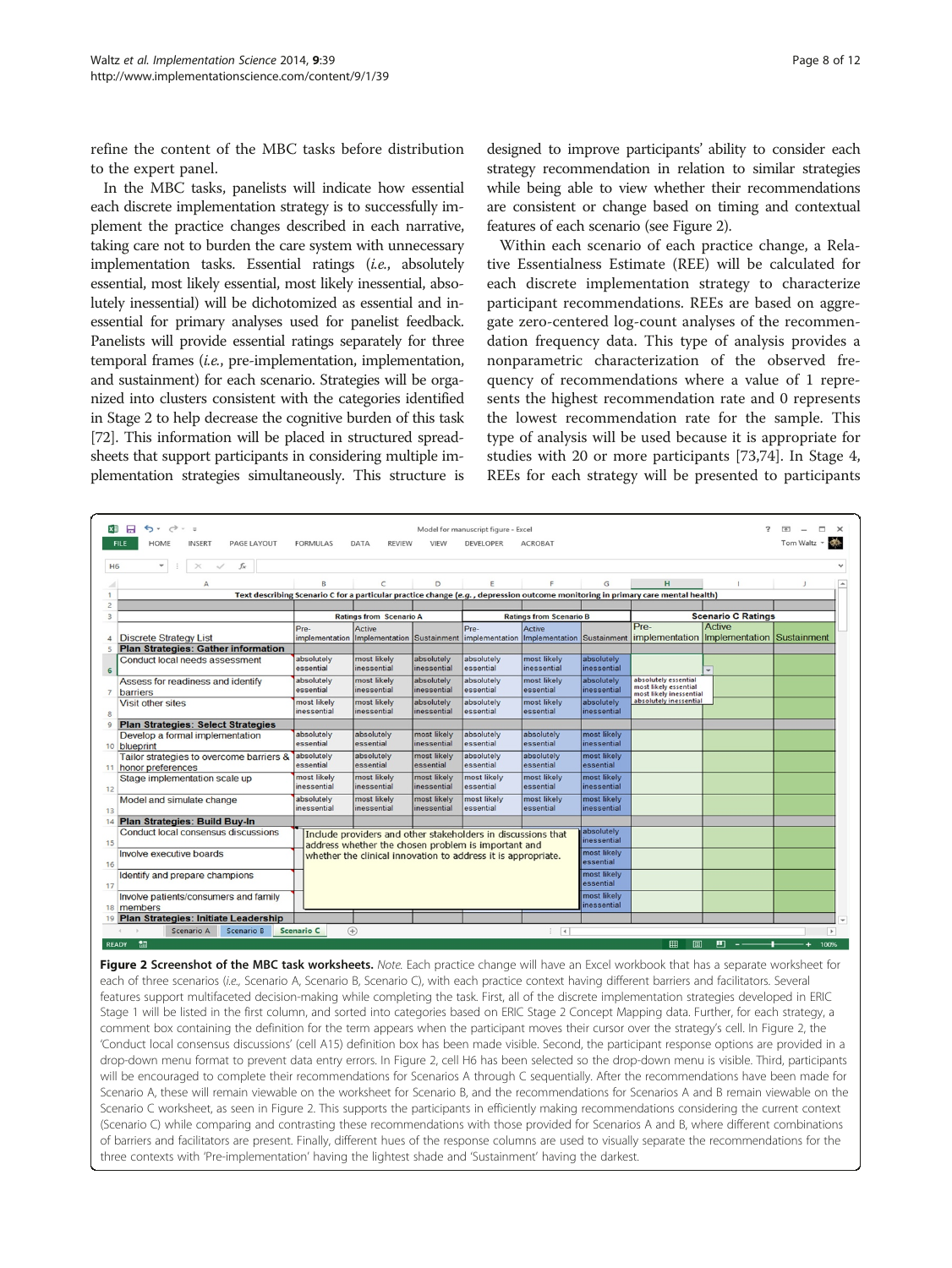accompanied by the corresponding importance and feasibility ratings obtained in Stage 2 (context independent ratings). Count-based analyses will be used to characterize the most commonly selected combinations of essential strategies for each scenario, and graphical and descriptive analyses of these counts will also be presented in Stage 4. The relationship between discrete strategies as compliments or substitutes will be analyzed through dividing the actual joint probabilities of strategies by expected joint probabilities (assuming independence) [[73](#page-11-0)]. Complementarity and substitutability numbers will be used as discussion points in Stage 4.

# Stage 4: Web-based facilitated expert recommendation process

A live web-based facilitated expert recommendation process will be employed in Stage 4. Separate webinars will be hosted for each of the three practice changes. Prior to the webinar, respondents will be provided with the following materials for each scenario: a description of the scenario for continued reference; a personal summary of the essential ratings he or she provided for each implementation strategy at each temporal phase of implementation; and group data describing numerical and graphical descriptive analyses of the most commonly selected combinations of essential strategies, itemization of strategies qualifying as substitutes or compliments, the REE of each strategy, and Stage 2 importance and feasibility ratings of each strategy. During the interactive webinar, study investigators will facilitate a general discussion of the summary material provided to panelists in preparation for developing recommendations for which implementation strategies are essential at each of the three temporal phases in the particular scenarios. This will be followed by scenariospecific facilitated discussions of the top five essential strategy combinations obtained in Stage 3. Live polling will be used to document the degree of consensus for the final recommendations for each scenario. Polling will commence one scenario at a time, addressing each temporal phase of implementation separately, one conceptual cluster of strategies at a time, presenting the top five essential strategy combinations plus any additional combinations identified as highly preferable during the facilitated discussion. Poll results will be used to characterize the expert panel's rate of consensus for the final set of recommendations regarding which discrete strategies are essential for each phase of implementation for a particular implementation scenario.

# Trial status

The Institutional Review Board at Central Arkansas Veterans Healthcare System has approved all study procedures. Recruitment and data collection for this study began in June of 2013.

# **Discussion**

This multi-stage mixed methods study will produce consensus on a common nomenclature for implementation strategy terms, definitions, and their categories (Aim 1) and yield contextually sensitive expert recommendations specifying which implementation strategies are likely to be effective in supporting specific practice changes (Aim 2) as listed in Table [1](#page-3-0). This study will use innovative technology to engage multiple stakeholder experts (i.e., implementation scientists and clinical managers). First, the three-round modified Delphi procedure will involve input through two rounds of online surveys followed by one virtual webinar meeting, targeting only the strategies where consensus concerns were noted in the first two rounds. The virtual nature of this and subsequent ERIC activities decreases the logistical hurdles involved in obtaining involvement from high-level stakeholders.

Second, a web-based concept mapping platform will be used to capture how expert panelists rate the importance and feasibility of the implementation strategies, as well as how the strategies are conceptually organized. This latter output is particularly important because the number of discrete implementation strategies that can be considered for any particular practice change initiative is vast, and conceptual organization of the strategies is essential for supporting the expert recommendation process.

Third, while the concept mapping exercise includes an assessment of each discrete implementation strategy's importance and feasibility, these represent global ratings rather than context-specific recommendations. To obtain preliminary, context-specific recommendations for three phases of implementation (pre-implementation, active implementation, and sustainment), a series of MBC tasks will elicit expert recommendations for collections of recommended strategies to address the needs for each of three real-world implementation scenarios. Aggregate data from this exercise will produce quantitative characterizations of high and low levels of consensus for individual strategies at each phase of implementation for each scenario.

Finally, using the data from the MBC task, a webinarbased facilitated discussion will focus on the top suggested strategy combinations followed by voting for recommendations. The structured use of technology in this process allows for experts to participate in the majority of activities on their own time, with only the webinars requiring real-time participation.

While this particular application of the ERIC process focuses on the implementation of EBPPs in mental health service settings within the VA, these methods are suitable for other practice areas. It is worth emphasizing that the ERIC process is essentially two coordinated packages: the first for obtaining consensus on a common nomenclature for implementation strategy terms,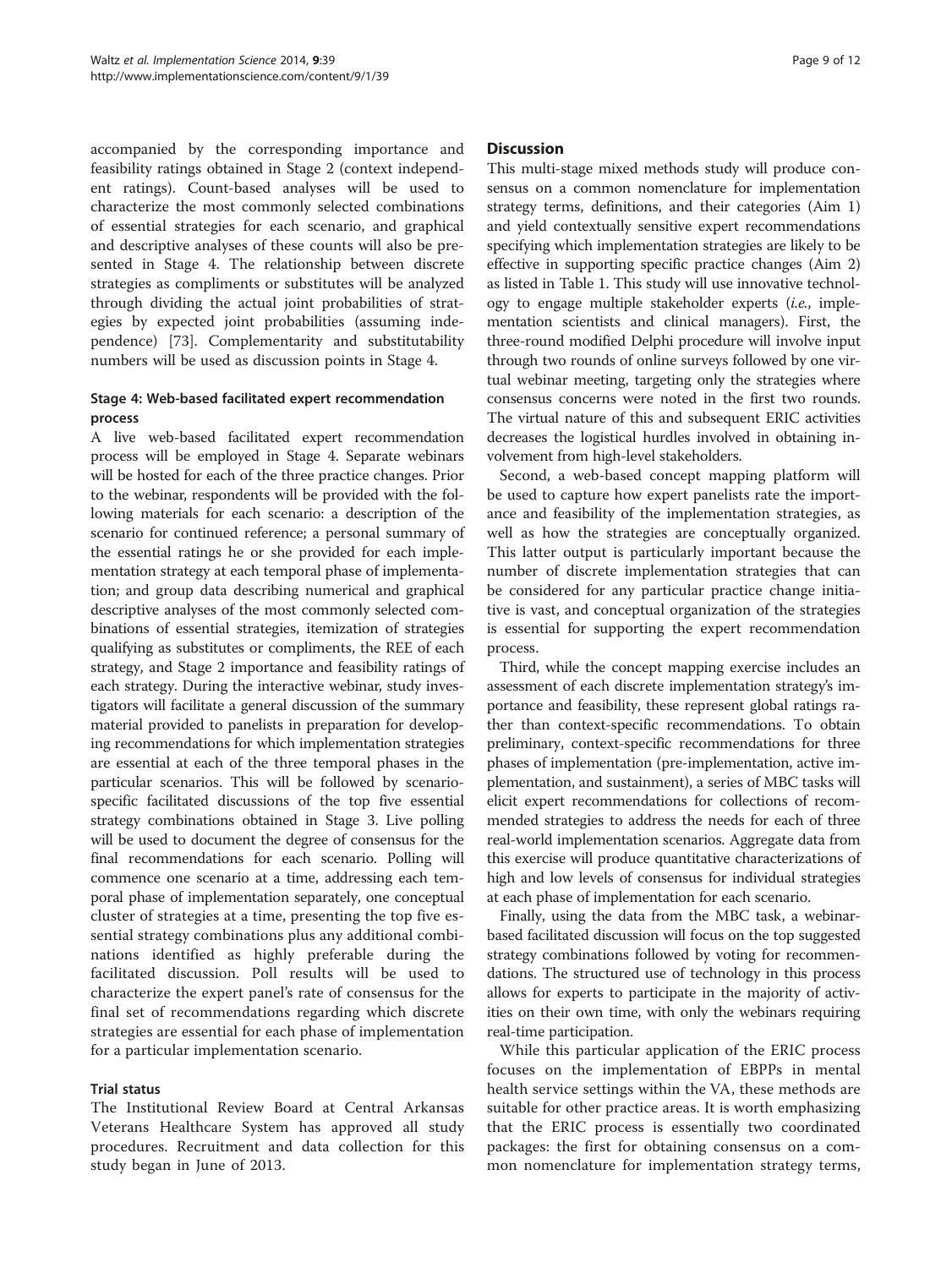<span id="page-9-0"></span>definitions and categories; the second for developing context-sensitive expert recommendations from multiple stakeholders. Future studies considering using ERIC may only need to utilize Aim 2 methods (MBC and facilitated webinar) to develop expert recommendations. Regardless of the clinical area or implementation gap being addressed, ERIC-based recommendations fill a gap in the evidence base for designing implementation supports and represent unique opportunities for investigating implementation efforts.

We anticipate that the value of the products produced by this process (i.e., the compendium of implementation strategies, a refined taxonomy of the strategies, and context specific expert recommendations for strategy use, see Table [1\)](#page-3-0) will be of immediate use in VA mental health service settings and provide a template approach for other settings.

# Additional files

[Additional file 1:](http://www.biomedcentral.com/content/supplementary/1748-5908-9-39-S1.docx) Welcome to ERIC modified Delphi Round 2.

[Additional file 2:](http://www.biomedcentral.com/content/supplementary/1748-5908-9-39-S2.docx) ERIC Voting Guide.

[Additional file 3:](http://www.biomedcentral.com/content/supplementary/1748-5908-9-39-S3.docx) ERIC Voting Notes.

[Additional file 4:](http://www.biomedcentral.com/content/supplementary/1748-5908-9-39-S4.docx) Concept Mapping Instructions for Expert Recommendations for Implementing Change (ERIC).

#### Abbreviations

EBPP: Evidence-based programs and practice; ERIC: Expert recommendations for implementing change; MBC: Menu-Based Choice; QUERI: Quality Enhancement Research Initiative; REE: Relative Essentialness Estimate; VA: U.S. Department of Veterans Affairs.

#### Competing interests

The authors declare that they have no competing interests.

#### Authors' contributions

TJW and JEK are Co-Principal Investigators of the funded project. JLS, MMM, MJC, and LJD are Co-Investigators. EKP and BJP are consultants. TJW and BJP drafted this manuscript. All authors reviewed, gave feedback, and approved the final version of this manuscript.

#### Acknowledgements

This project is funded through the U.S. Department of Veterans Affairs Veterans Health Administration (QLP 55–025). The authors thank Fay Smith for her technical assistance in managing the online survey content, and webinar content and operation for this study. The views expressed in this article are those of the authors and do not necessarily reflect the position or policy of the Department of Veterans Affairs or the United States government. Additionally, TJW received support from the VA Office of Academic Affiliations Advanced Fellowships Program in Health Services Research and Development at the Center for Mental Healthcare & Outcomes Research; BJP received support from the National Institute of Mental Health (F31 MH098478), the Doris Duke Charitable Foundation (Fellowship for the Promotion of Child Well-Being), and the Fahs-Beck Fund for Research and Experimentation.

#### Author details

<sup>1</sup>Department of Veterans Affairs Medical Center, 2200 Fort Roots Drive (152/NLR), Central Arkansas Veterans Healthcare System, HSR&D and Mental Health Quality Enhancement Research Initiative (QUERI), Little Rock, Arkansas, USA. <sup>2</sup>Department of Psychology, 301D Science Complex, Eastern Michigan University, Ypsilanti, MI, USA 48197. <sup>3</sup> Brown School, Washington University in St. Louis, St. Louis, Missouri, USA. <sup>4</sup>Veterans Research and Education

Foundation of Saint Louis, d.b.a. Vandeventer Place Research Foundation, St. Louis, Missouri, USA. <sup>5</sup>VISN 4 MIRECC, Pittsburgh, Pennsylvania, USA. <sup>6</sup>RAND Corporation, Pittsburgh, Pennsylvania, USA. <sup>7</sup> School of Social Work, College for Public Health & Social Justice, Saint Louis University, St. Louis, Missouri and St. Louis VA Health Care System, St. Louis, USA. <sup>8</sup>HSR&D Center for Clinical Management Research, VA Ann Arbor Healthcare System, Ann Arbor, Michigan, USA. <sup>9</sup>Department of Psychiatry, College of Medicine, University of Arkansas for Medical Sciences, Little Rock, Arkansas, USA.

#### Received: 11 February 2014 Accepted: 19 March 2014 Published: 26 March 2014

#### References

- 1. Eccles MP, Mittman BS: Welcome to Implementation Science. Implement Sci 2006, 1:1–3.
- 2. Flottorp SA, Oxman AD, Krause J, Musila NR, Wensing M, Godycki-Cwirko M, Baker R, Eccles MP: A checklist for identifying determinants of practice: A systematic review and synthesis of frameworks and taxonomies of factors that prevent or enable improvements in healthcare professional practice. Implement Sci 2013, 8:1–11.
- 3. Department of Veterans Affairs: Uniform Mental Health Services in VA Medical Centers and Clinics. Washington, D.C: Department of Veterans Affairs; 2008:1–43.
- 4. Stetler CB, Mittman BS, Francis J: Overview of the VA quality enhancement research initiative (QUERI) and QUERI theme articles: QUERI series. Implement Sci 2008, 3:8.
- 5. McKibbon KA, Lokker C, Wilczynski NL, Ciliska D, Dobbins M, Davis DA, Haynes RB, Straus S: A cross-sectional study of the number and frequency of terms used to refer to knowledge translation in a body of health literature in 2006: A Tower of Babel? Implement Sci 2010, 5:1–11.
- 6. Michie S, Fixsen DL, Grimshaw JM, Eccles MP: Specifying and reporting complex behaviour change interventions: the need for a scientific method. Implement Sci 2009, 4:1–6.
- 7. Rabin BA, Brownson RC, Joshu-Haire D, Kreuter MW, Weaver NL: A glossary of dissemination and implementation research in health. J Public Health Manag 2008, 14:117–123.
- 8. Rabin BA, Brownson RC: Developing terminology for dissemination and implementation research. In Dissemination and implementation research in health: Translating science to practice. Edited by Brownson RC, Colditz GA, Proctor EK. New York: Oxford University Press; 2012:23–51.
- 9. Powell BJ, McMillen JC, Proctor EK, Carpenter CR, Griffey RT, Bunger AC, Glass JE, York JL: A compilation of strategies for implementing clinical innovations in health and mental health. Med Care Res Rev 2012, 69:123–157.
- 10. Proctor EK, Powell BJ, McMillen JC: Implementation strategies: Recommendations for specifying and reporting. Implement Sci 2013, 8:1-11.
- 11. Gerring J: Social Science Methodology: A Criterial Framework. Cambridge: Cambridge University Press; 2001.
- 12. Kauth MR, Sullivan G, Cully J, Blevins D: Facilitating practice changes in mental health clinics: A guide for implementation development in health care systems. Psychol Serv 2011, 8:36–47.
- 13. Brouwers MC, De Vito C, Bahirathan L, Carol A, Carroll JC, Cotterchio M, Dobbins M, Lent B, Levitt C, Lewis N, McGregor SE, Paszat L, Rand C, Wathen N: What implementation efforts increase cancer screening rates? A systematic review. Implement Sci 2011, 6:1–17.
- 14. Cochrane Effective Practice and Organisation of Care Group: EPOC Taxonomy of professional and organisational interventions. 2002. in [<http://epoc.cochrane.org/epoc-author-resources>]
- 15. Mazza D, Bairstow P, Buchan H, Chakraborty SP, Van Hecke O, Grech C, Kunnamo I: Refining a taxonomy for guideline implementation: Results of an exercise in abstract classification. Implement Sci 2013, 8:1–10.
- 16. Michie S, Richardson M, Johnston M, Abraham C, Francis J, Hardeman W, Eccles MP, Cane J, Wood CE: The behavior change technique taxonomy (v1) of 93 hierarchically clustered techniques: Building an international consensus for the reporting of behavior change interventions. Ann Behav Med 2013, 46:81-95.
- 17. WIDER recommendations to improve reporting of the content of behaviour change interventions. In. [\[http://interventiondesign.co.uk/\]](http://interventiondesign.co.uk/)
- 18. Albrecht L, Archibald M, Arseneau D, Scott SD: Development of a checklist to assess the quality of reporting of knowledge translation interventions using the Workgroup for Intervention Development and Evaluation Research (WIDER) recommendations. Implement Sci 2013, 8:1-5.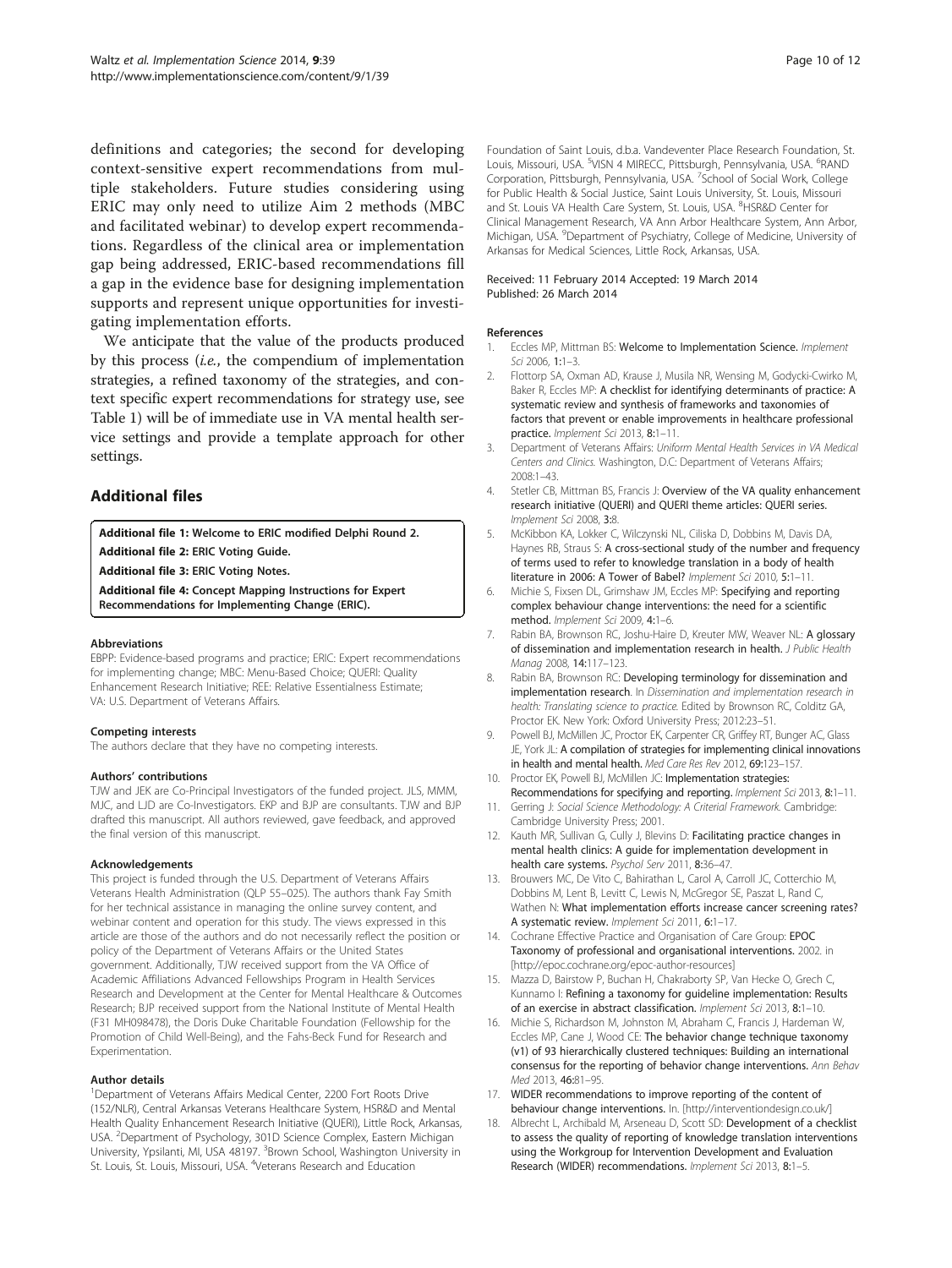- <span id="page-10-0"></span>19. Grimshaw JM, Eccles MP, Lavis JN, Hill SJ, Squires JE: Knowledge translation of research findings. Implement Sci 2012, 7:1–17.
- 20. Cochrane Effective Practice and Organisation of Care Group. In. [\[http://epoc.cochrane.org\]](http://epoc.cochrane.org/)
- 21. Landsverk J, Brown CH, Rolls Reutz J, Palinkas LA, Horwitz SM: Design elements in implementation research: A structured review of child welfare and child mental health studies. Adm Policy Ment Health Ment Health Serv Res 2011, 38:54–63.
- 22. Goldner EM, Jeffries V, Bilsker D, Jenkins E, Menear M, Petermann L: Knowledge translation in mental health: A scoping review. Healthcare Policy 2011, 7:83–98.
- 23. Powell BJ, Proctor EK, Glass JE: A systematic review of strategies for implementing empirically supported mental health interventions. Res Soc Work Pract 2014, 24:192–212.
- 24. Novins DK, Green AE, Legha RK, Aarons GA: Dissemination and implementation of evidence-based practices for child and adolescent mental health: A systematic review. J Am Acad Child Adolesc Psychiatry 2013, 52:1009–1025. e18.
- 25. Herschell AD, Kolko DJ, Baumann BL, Davis AC: The role of therapist training in the implementation of psychosocial treatments: A review and critique with recommendations. Clin Psychol Rev 2010, 30:448–466.
- 26. McHugh RK, Barlow DH: Training in evidence-based psychological interventions. In Dissemination and Implementation of Evidence-Based Psychological Interventions. Edited by McHugh RK, Barlow DH. New York: Oxford University Press; 2012:43–58.
- 27. Vale L, Thomas R, MacLennan G, Grimshaw J: Systematic review of economic evaluations and cost analyses of guideline implementation strategies. Fur J Health Fcon 2007, 8:111-121.
- 28. Raghavan R: The role of economic evaluation in dissemination and implementation research. In Dissemination and implementation research in health: Translating science to practice. Edited by Brownson RC, Colditz GA, Proctor EK. New York: Oxford University Press; 2012:94–113.
- 29. Fogliatto FS, da Silveira GJC, Borenstein D: The mass customization decade: An updated review of the literature. Int J Prod Econ 2012, 138:14-25.
- 30. Sonsino D, Mandelbaum M: On preference for flexibility and complexity aversion: Experimental evidence. Implement Sci 2001, 51:197-216.
- 31. Dallaert BGC, Stremersh S: Marketing mass-customized products: Striking a balance between utility and complexity. J Mark Res 2005, 42:219–227.
- 32. Grol R, Bosch MC, Hulscher MEJ, Eccles MP, Wensing M: Planning and studying improvement in patient care: The use of theoretical perspectives. Milbank Q 2007, 85:93–138.
- 33. Tabak RG, Khoong EC, Chambers DA, Brownson RC: Bridging research and practice: Models for dissemination and implementation research. Am J Prev Med 2012, 43:337–350.
- 34. Davies P, Walker AE, Grimshaw JM: A systematic review of the use of theory in the design of guideline dissemination and implementation strategies and interpretation of the results of rigorous evaluations. Implement Sci 2010, 5:1–6.
- 35. Colquhoun HL, Brehaut JC, Sales A, Ivers N, Grimshaw J, Michie S, Carroll K, Cahlifoux M, Eva KW: A systematic review of the use of theory in randomized controlled trials of audit and feedback. Implement Sci 2013, 8:1–8.
- 36. Bhattacharyya O, Reeves S, Garfinkel S, Zwarenstein M: Designing theoretically-informed implementation interventions: Fine in theory, but evidence of effectiveness in practice is needed. Implement Sci 2006, 1:1–3.
- 37. Oxman AD, Fretheim A, Flottorp S: The OFF theory of research utilization. J Clin Epidemiol 2005, 58:113-116.
- 38. Rogers EM: Diffusion of Innovations. 5th edition. New York: Free Press; 2003.
- 39. Scheirer MA: Linking sustainability research to intervention types. Am J Public Health 2013, 103:e73–e80.
- 40. Isett KR, Burnam MA, Coleman-Beattie B, Hyde PS, Morrissey JP, Magnabosco J, Rapp CA, Ganju V, Goldman HH: The state policy context of implementation issues for evidence-based practices in mental health. Psychiatr Serv 2007, 58:914–921.
- 41. Magnabosco JL: Innovations in mental health services implementation: A report on state-level data from the U.S. evidence-based practices project. Implement Sci 2006, 1:1–11.
- 42. Lee ML, Mittman BS: Quantitative approaches for studying context-dependent, time-varying, adaptable complex social interventions. Los Angeles, CA; 2012. In [[http://vaww.hsrd.research.va.gov/for\\_researchers/cyber\\_seminars/](http://vaww.hsrd.research.va.gov/for_researchers/cyber_seminars/archives/video_archive.cfm?SessionID=555) [archives/video\\_archive.cfm?SessionID=555\]](http://vaww.hsrd.research.va.gov/for_researchers/cyber_seminars/archives/video_archive.cfm?SessionID=555)
- 43. Spring B: Health decision making: Lynchpin of evidence-based practice. Med Decis Mak 2008, 28:866–874.
- 44. Damschroder LJ, Aron DC, Keith RE, Kirsh SR, Alexander JA, Lowery JC: Fostering implementation of health services research findings into practice: A consolidated framework for advancing implementation science. Implement Sci 2009, 4:1-15.
- 45. Aarons GA, Cafri G, Lugo L, Sawitzky A: Expanding the domains of attitudes towards evidence-based practice: The Evidence Based Attitudes Scale-50. Adm Policy Ment Health Ment Health Serv Res 2012, 39:331–340.
- Glisson C, Landsverk J, Schoenwald S, Kelleher K, Hoagwood KE, Mayberg S, Green P: Assessing the organizational social context (OSC) of mental health services: implications for research and practice. Adm Policy Ment Health Ment Health Serv Res 2008, 35:98–113.
- 47. Weiner BJ, Belden CM, Bergmire DM, Johnston M: The meaning and measurement of implementation climate. Implement Sci 2011, 6:1-12.
- 48. Weiner BJ, Amick H, Lee S-YD YD: Conceptualization and measurement of organizational readiness for change: A review of the literature in health services research and other fields. Med Care Res Rev 2008, 65:379–436.
- 49. Aarons GA, Sommerfeld DH: Leadership, innovation climate, and attitudes toward evidence-based practice during a statewide implementation. J Am Acad Child Adolesc Psychiatry 2012, 51:423–431.
- 50. Corrigan PW, Lickey SE, Campion J, Rashid F: Mental health team leadership and consumers' satisfaction and quality of life. Psychiatr Serv 2000, 51:781–785.
- 51. Schell SF, Luke DA, Schooley MW, Elliott MB, Herbers SH, Mueller NB, Bunger AC: Public health program capacity for sustainability: A new framework. Implement Sci 2013, 8:1-9.
- 52. Program Sustainability Assessment Tool. In. visit [http://www.sustaintool.org](http://www.sustaintool.org/).
- 53. Kimberly JR, Cook JM: Organizational measurement and the implementation of innovations in mental health services. Adm Policy Ment Health Ment Health Serv Res 2008, 35:11–20.
- 54. Raghavan R, Bright CL, Shadoin AL: Toward a policy ecology of implementation of evidence-based practices in public mental health settings. Implement Sci 2008, 3:1-9.
- 55. Wensing M, Oxman A, Baker R, Godycki-Cwirko M, Flottorp S, Szecsenyi J, Grimshaw J, Eccles M: Tailored implementation for chronic diseases (TICD): A project protocol. Implement Sci 2011, 6:1–8.
- 56. Baker R, Cammosso-Stefinovic J, Gillies C, Shaw EJ, Cheater F, Flottorp S, Robertson N: Tailored interventions to overcome identified barriers to change: Effects on professional practice and health care outcomes. Cochrane Database Syst Rev 2010, 3:1-77. Art. No.: CD005470.
- 57. Palinkas LA, Aarons GA, Horwitz S, Chamberlain P, Hurlburt M, Landsverk J: Mixed methods designs in implementation research. Adm Policy Ment Health Ment Health Serv Res 2011, 38:44–53.
- 58. Proctor EK, Landsverk J, Baumann AA, Mittman BS, Aarons GA, Brownson RC, Glisson CA, Chambers D: The implementation research institute: Training mental health implementation researchers in the United States. Implement Sci 2013, 8:1–12.
- 59. Sanders IT: The Community: An Introduction to a Social System. 2nd edition. New York: Ronald Press; 1966.
- 60. Palinkas LA, Horwitz SM, Green CA, Wisdom JP, Duan N, Hoagwood K: Purposeful sampling for qualitative data collection and analysis in mixed method implementation research. Adm Policy Ment Health 2013. in press.
- 61. Murphy MK, Black N, Lamping DL, McKee CM, Sanderson CFB, Askham J, Marteau T: Consensus development methods and their use in clinical guideline development. Health Technol Assess 1998, 2:1–88.
- 62. Collins KMT: Advanced sampling designs in mixed research: Current practices and emerging trends in the social and behavioral sciences. In Sage handbook of mixed methods in social and beavhioral research. 2nd edition. Edited by Tachakkori A, Teddlie C. Thousand Oaks, CA: Sage; 2010:353–377.
- 63. Hasson F, Keeney S: Enhancing rigor in the Delphi technique research. Technological Forecasting Soc Change 2011, 78:1695–1704.
- 64. Nambisan S, Agarwal R, Tanniru M: Organizational mechanisms for enhancing user innovation in information technology. MIS Q 1999, 23:365–395.
- 65. Fishburn PC, Brams SJ: Expected utility and approval voting. Syst Res Behav Sci 1981, 26:136–142.